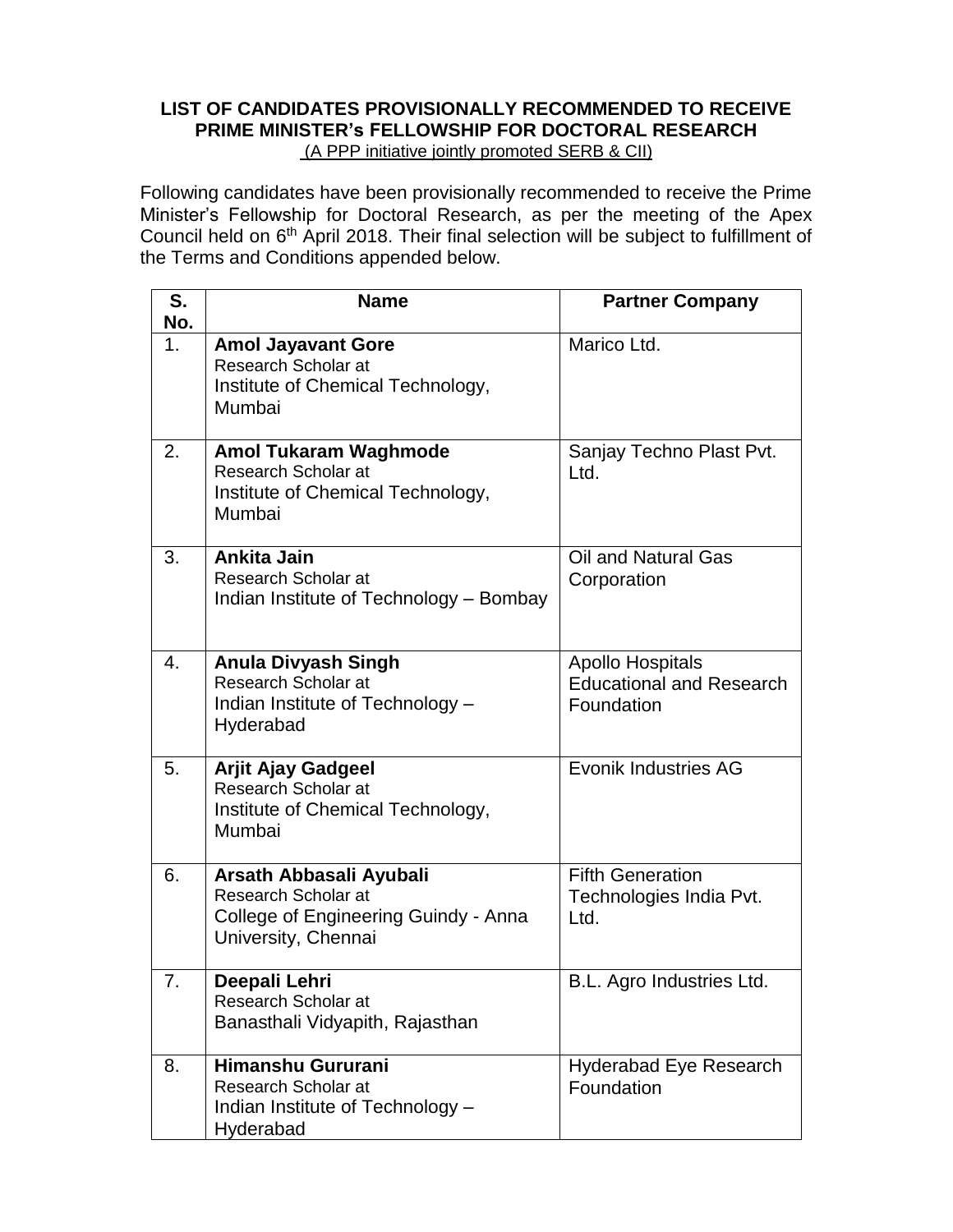| 9.  | Naman Ravjibhai Mangukia<br>Research Scholar at<br><b>Gujarat University</b>          | <b>Bioinnovations</b>                        |
|-----|---------------------------------------------------------------------------------------|----------------------------------------------|
| 10. | <b>Rahul Jain</b><br>Research Scholar at<br>Indian Institute of Technology - Delhi    | <b>National Thermal Power</b><br>Corporation |
| 11. | <b>Snehal Shamal Menon</b><br>Research Scholar at<br>Savitribai Phule Pune University | Thermax Ltd.                                 |

# Terms and Conditions

## **Eligibility**

- 1. Candidates should be enrolled in full-time PhD course, for not more than 14 months from the date of application, in Science / Technology / Engineering / Agriculture / Medicine stream in any recognized Indian university or institute or research laboratory in India.
- 2. They should also have identified an industry partner who is willing to support their research with scholarship amount equivalent to that being provided by SERB.
- 3. The proposed research topic should qualify on criteria of industrial relevance.
- 4. The candidate should be willing to work in / with industry on specific projects.
- 5. The selected Fellow will cease to receive any other scholarship or salary from any source which he / she may be receiving before the award of the Prime Minister's Fellowship.

### **Intellectual Property Rights**

- 6. All issues pertaining to IP arising out of the research project will be decided mutually by the industry partner, institute and the researcher. They will be required to sign an agreement on plain paper listing out the timelines for the researcher and the sharing of intellectual property.
- 7. All publications / patents by the Fellow, arising from the work under this Fellowship must contain an acknowledgement of funding from SERB, Industry and CII.

## **Review Process**

8. The Fellow will be required to submit a written progress report to the Apex Council every academic year.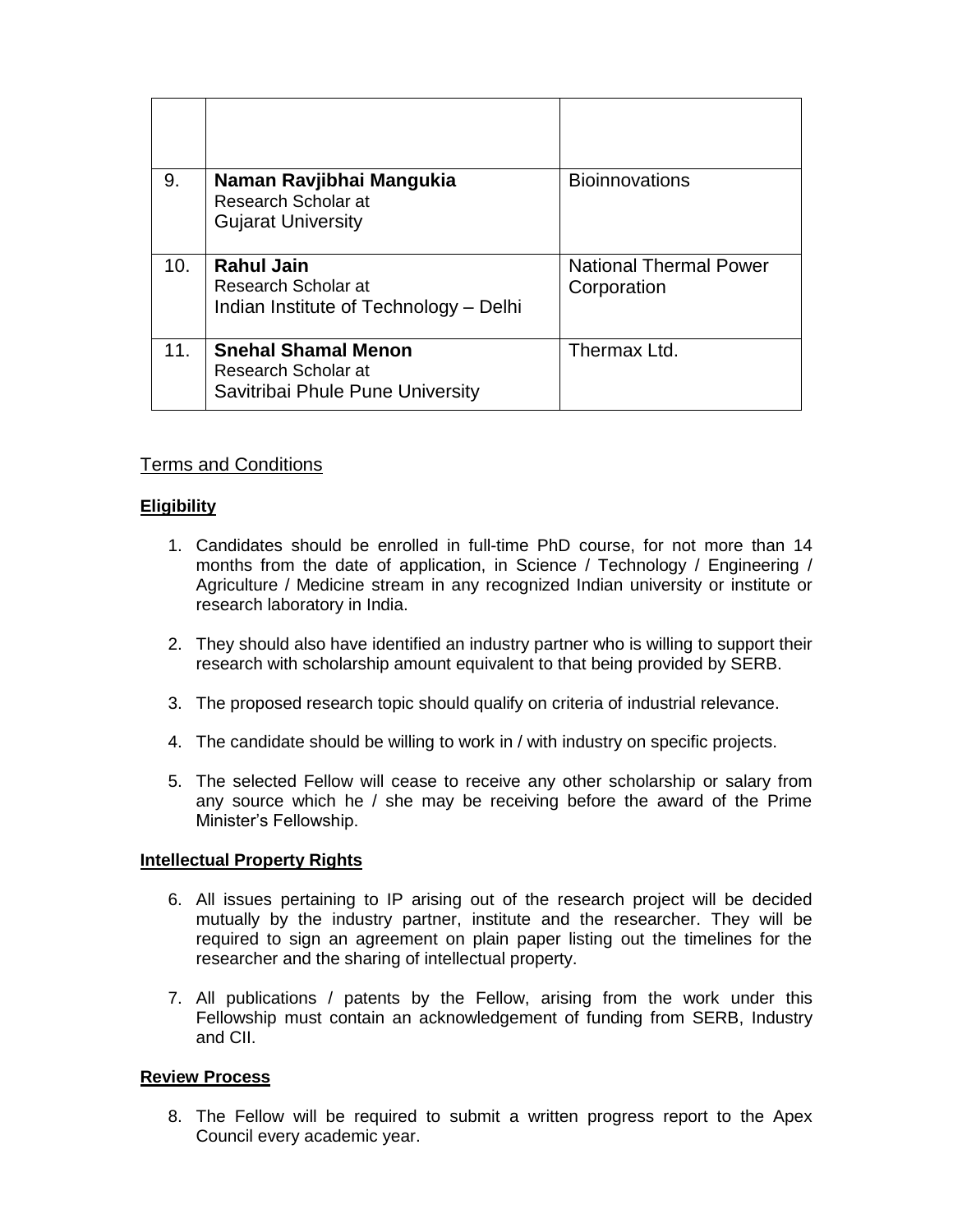- 9. Based on this, there will be an annual review of the progress made.
- 10. Subsequent release of funds will be based on the satisfactory progress of the work done and letters of recommendation from research guide and industry mentor / guide.

#### **Transfer to other Institute**

11. Once accepted, the offer for implementing the Prime Minister's Fellowship at a particular university / institute / laboratory in the country will not be allowed to be transferred to any other university / institute / laboratory.

#### **General Terms**

- 12. The Prime Minister's Fellowship shall be tenable for a maximum period of four years or completion of the PhD programmes (i.e. till the final defence of the PhD thesis), whichever is earlier.
- 13. It will be the responsibility of the Fellow's guide and the host institute to ensure that if the Fellow leaves his / her institution, or is not dedicating sufficient time or effort to the project, the industry partner, industry mentor and CII will be informed immediately.
- 14. If the host institute recognizes that for personal, professional or other reasons the researcher wishes to terminate his / her Fellowship prematurely, then this action should be taken in consultation with CII.
- 15. Should the Fellow be unable for medical reasons to pursue his / her studies in accordance with the Terms and Conditions of the Fellowship, he / she must inform CII within two weeks of such a situation coming to his / her attention. In such situations, CII will have the right to defer (for a maximum period of nine months) or close the Fellowship.
- 16. These Terms and Conditions will be governed by and construed in accordance with the Indian Penal Code and all parties will expressly and irrevocably submit to the word of the Apex Council in case of any dispute. If the dispute remains unresolved, then final arbitration will rest with Secretary, DST.
- 17. Good practices will be observed in relation to data management, protection and security.
- 18. It is the responsibility of the Fellow to inform CII of any change of address, telephone, or e-mail within two weeks of any such change.
- 19. SERB and CII reserve the right to revise the Terms and Conditions of this scheme at any time.
- 20. Neither SERB, nor CII or Apex Council or the Government of India can be held legally liable for breach of trust by candidates, host institute or industry partner.